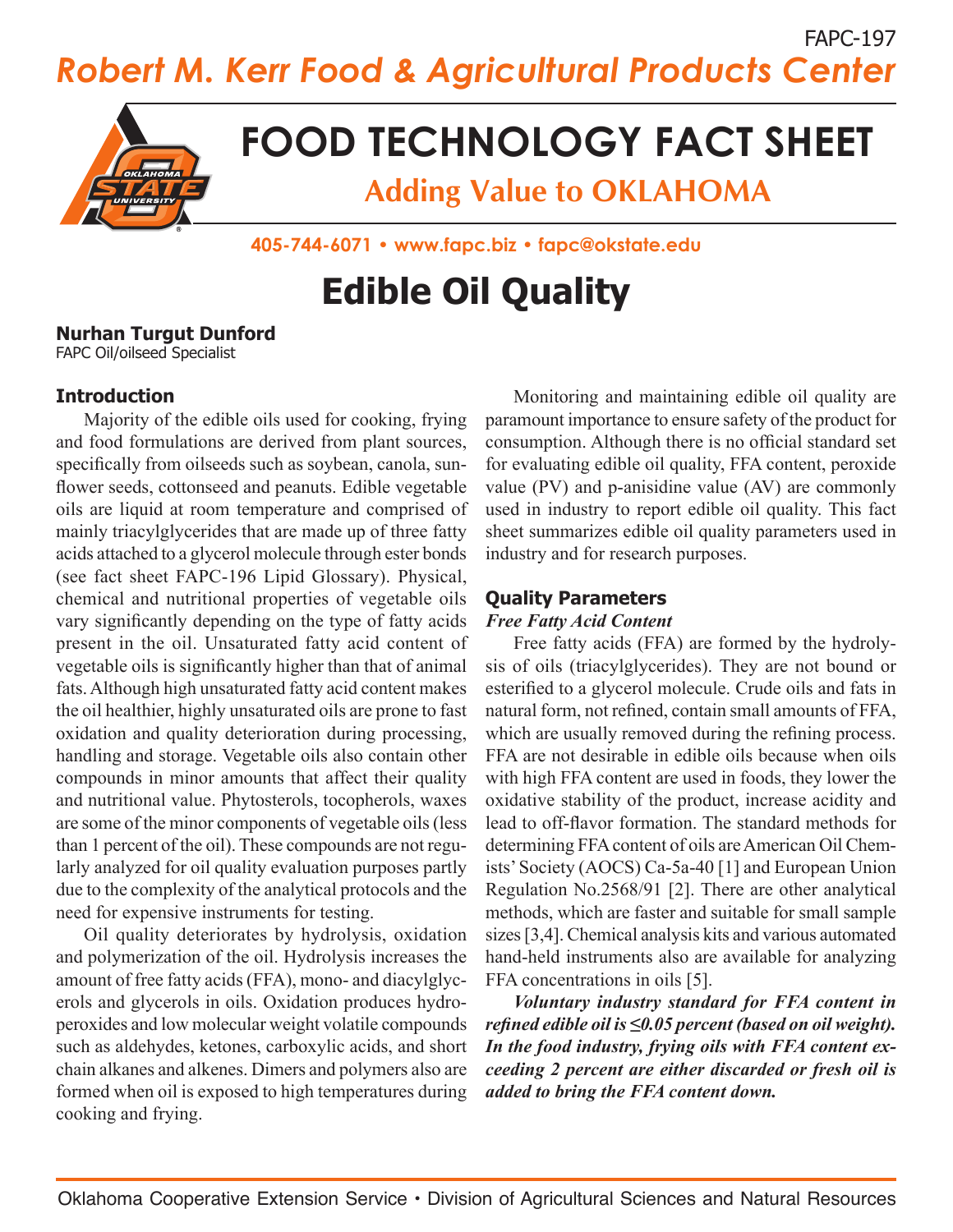#### **Acid value**

Acid Value is an important indicator of vegetable oil quality. Acid value is expressed as the amount of potassium hydroxide (KOH, in milligrams) necessary to neutralize free fatty acids contained in 1 g of oil. The standard method for determining acid value is AOCS Cd 3d-63 [1].

#### **Peroxide Value**

Peroxide value (PV) is an index used to quantify the amount of hydroperoxides present in fats and oils. Hydroperoxides, which are shown to be toxic to humans, are the primary oil oxidation products formed during the initial stages of oxidation. The standard method for PV determination is AOCS Cd 8-53 [1]. Although Fourier transform infrared (FTIR) and near-infrared (FT-NIR) spectroscopy methods developed for PV measurement have the advantages of analytical speed and automation, the instruments used for these tests are quite expensive and require extensive calibration [6]. Evaluating oil quality based on only PV can be misleading. Because low PV does not necessarily indicate low level of oxidation, it could be due to the advanced level of oil oxidation during which primary oxidation products are converted to secondary oxidation product (see the section for anisidine value) lowering PV but increasing AV of the oil. Hence, both PV and AV should be used for oil quality evaluation (see totox value).

*Refined oils usually have PV of <1 meq/kg. Oils are considered oxidized when PV > 3 meq/kg.*

#### **p-Anisidine Value**

p-Anisidine value (AV) is a measure of the secondary oxidation products that are formed by breakdown of the primary oxidation products during extensive oxidation. The secondary oxidation products are mainly aldehydes such as 2,4-dienals and 2-alkenals. AV is strongly correlated with overall oil odor intensity. The standard method for AV content determination in oils is the AOCS Cd 18-90 [1].

*Refined oils should have AV of <5.*

#### **Polar Compounds**

Presence of polar compounds in oil is one of the best indicators of heated oil quality. Polar compounds consist of dimeric and higher polymeric triacylglycerides formed through thermal polymerization of triacylglycerides, monomeric oxidized products, mono- and diacylglycerides and FFA formed through hydrolytic cleavage of triacylglycerides. The analysis of the polar compounds is conducted by high-performance size exclusion chromatography, which allows the separation and quantification of polymeric compounds, dimers, oxidized triacylglycerides, mono- and diacylglycerides and FFA [7]. The standard method for analyzing total polar content (TPC) in frying oils is the AOCS Cd 20- 91 [1]. As the name implies, this method determines the total polar compounds in the oil, not the individual polar compounds.

*Regulations in some countries specify that oils should contain less than 25–27 percent TPC.*

#### **TBARS**

This is one of the oldest tests used for evaluating lipid oxidation in foods. When heated under acidic conditions, thiobarbituric acid (TBA) reacts with a number of compounds including nucleic acids, amino acids, proteins, phospholipids and aldehydes to produce a pink chromophore that can be measured by UV or fluorescence detection. These substances are termed TBARS (thiobarbituric acid reacting substances). The extent of lipid oxidation is reported as TBA value, which corresponds to milligram of malonaldehyde equivalents per kilogram of sample or micromoles of malonaldehyde per gram of sample [8,9]. It is recommended other tests such as PV and AV also should be used when evaluating lipid quality in complex food systems due to the limitations of TBARS method. The standard method for analyzing TBA value is the AOCS Cd 19-90 [1].

#### **Conjugated Dienes**

Oxidation of polyunsaturated fatty acids results in an increase in the ultraviolet absorption of the product due to conjugate formation. Measurement of the content of conjugated dienes at 234 nm and conjugated trienes at 268 nm is a quick physical method, which may be helpful to assess the oxidative stability of vegetable oils [10].

#### **Unsaponifiable Matter**

Unsaponifiable matter (USM) fraction of vegetable oils naturally contains hydrocarbons, terpene alcohols, sterols, tocopherols and other phenolic compounds, which may act as oxidation inhibitors. Vegetable oils typically contain 0.5-2.5 percent USM while some others have higher amounts, 5-6 percent. USM of edible oils is used for their characterization and authentication of the products. The standard method for analyzing USM is the AOCS Ca 6b-53 [1].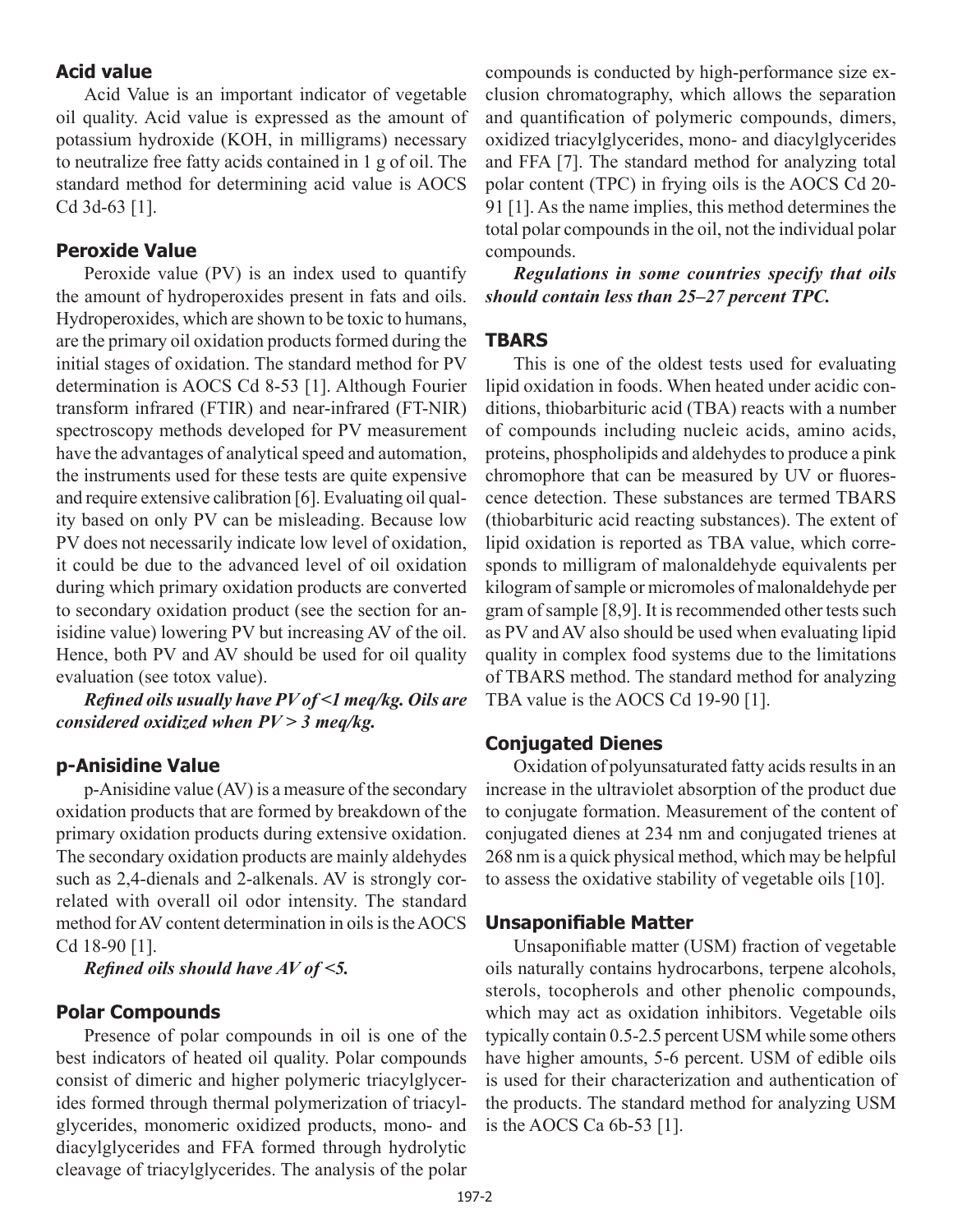### **Phospholipids**

Phospholipid is a common name for lipids containing phosphoric acid or other phosphorus-containing acids in ester form such as glycerophospholipids (e.g. phosphatidic acid, phosphatidylcholine, phosphatidylethanolamine) or sphingophospholipids (e.g. sphingomyelin). Although these compounds (also called gum because of their gummy consistency in oil) have some health benefits and surfactant/emulsifier properties, they need to be separated from crude oil during the refining process, which is referred to as degumming. Otherwise, they impart a cloudy appearance and precipitate out of the oil during storage creating a unpleasant solid residue at the bottom of the containers and adversely affect the functionality of refined oils, i.e. cause foaming during frying. The phospholipid content of oils is commonly measured as phosphorous (AOCS Ca 19-86), which can be converted to phospholipids by using conversion factors calculated by using the phospholipid composition and the molecular weight of individual phospholipids present in the oil. The standard method for analyzing phospholipids is the AOCS Ca 12b-92 [1].

*Refined oils have about 30 mg/kg phosphorous, while super degummed oils contain less than 10 mg/ kg phosphorous.*

#### **Color**

The color of crude and refined vegetable oils is an important factor in the determination of their market value. Removal of color pigments, which are extracted along with the oil from the seeds during the extraction process, is achieved during the oil refining referred to as bleaching. The color compounds in the oil mainly consist of carotenoids, chlorophyll, gossypol and related compounds. Chlorophyll is a sensitizer of photo-oxidation and promotes oil oxidation in the presence of light and decreases the oxidative stability of oils. Chlorophyll also acts as a catalyst poison during oil hydrogenation process. The color of the edible oils also can be an issue for food formulations adversely affecting the color of the final product which incorporated. Lovibond is the most common method (AOCS Wesson Cc 13b-45 and ISO Cc 13e-92) used to determine color of the commercial oils [1]. In Lovibond method color is expressed as red and yellow components. In general, fully refined oil may be 0.8 R (red) and 8.0 Y (yellow). Frying oils often are discarded when their Lovibond red color increases from 1.5-3.5 to 20-30.

#### **Totox value**

Totox value is used as an empirical assessment of oxidative deterioration based on PV and AV of an oil.

Totox value =  $2 \times PV + AV$ 

#### **Conclusions**

Commonly used edible oil industry voluntary quality parameters are FFA, PV and AV. National Oil Processors Association (NOPA) and American Oil Chemists' Society (AOCS) provide laboratory services that include AOCS methods, certified reference materials, quality reference materials and consulting. The AOCS Laboratory Proficiency Program (LPP), formerly the Smalley Check Sample Program, is the world's most extensive and respected collaborative proficiency testing program for oilseeds, oilseed meals, and edible oils and fats. More than 500 chemists who participate in this program use AOCS or similar standard methods for sample analyses and then compare their results with the test results generated at other laboratories using the same methods and samples and verify their quality control practices (http://www. aocs.org/LabServices/content.cfm?ItemNumber=841).

## **References**

- 1. AOCS (2004) Official Methods and Recommended Practices. American Oil Chemists' Society, Champaign, IL.
- 2. Comission E Determination of the Free Fatty Acids in European Commission Regulation (EED) No. 2568/91. Official Journal of the European Communities L 248 (5.9.91):6
- 3. Mahesar SA, Sherazi STH, Khaskheli AR, Kandhro AA, Uddin S (2014) Analytical approaches for the assessment of free fatty acids in oils and fats. Anal Methods 6:4956-4963
- 4. Lowry RR, Tinsley IJ (1976) Rapid Colorimetric Determination of Free Fatty Acids. J Amer Oil Chem Soc 53 (4):470-472
- 5. Perkins EG, Erickson MD (1996) Deep Frying, Chemistry, Nutrition, and Practical Applications. AOCS Press, Champaign, IL
- 6. Li H, van de Voort FR, Ismail AA, Cox R (2000) Determination of peroxide value by fourier transform near-infrared spectroscopy. J Amer Oil Chem Soc 77 (2):137-142. doi:10.1007/s11746-000-0023-7